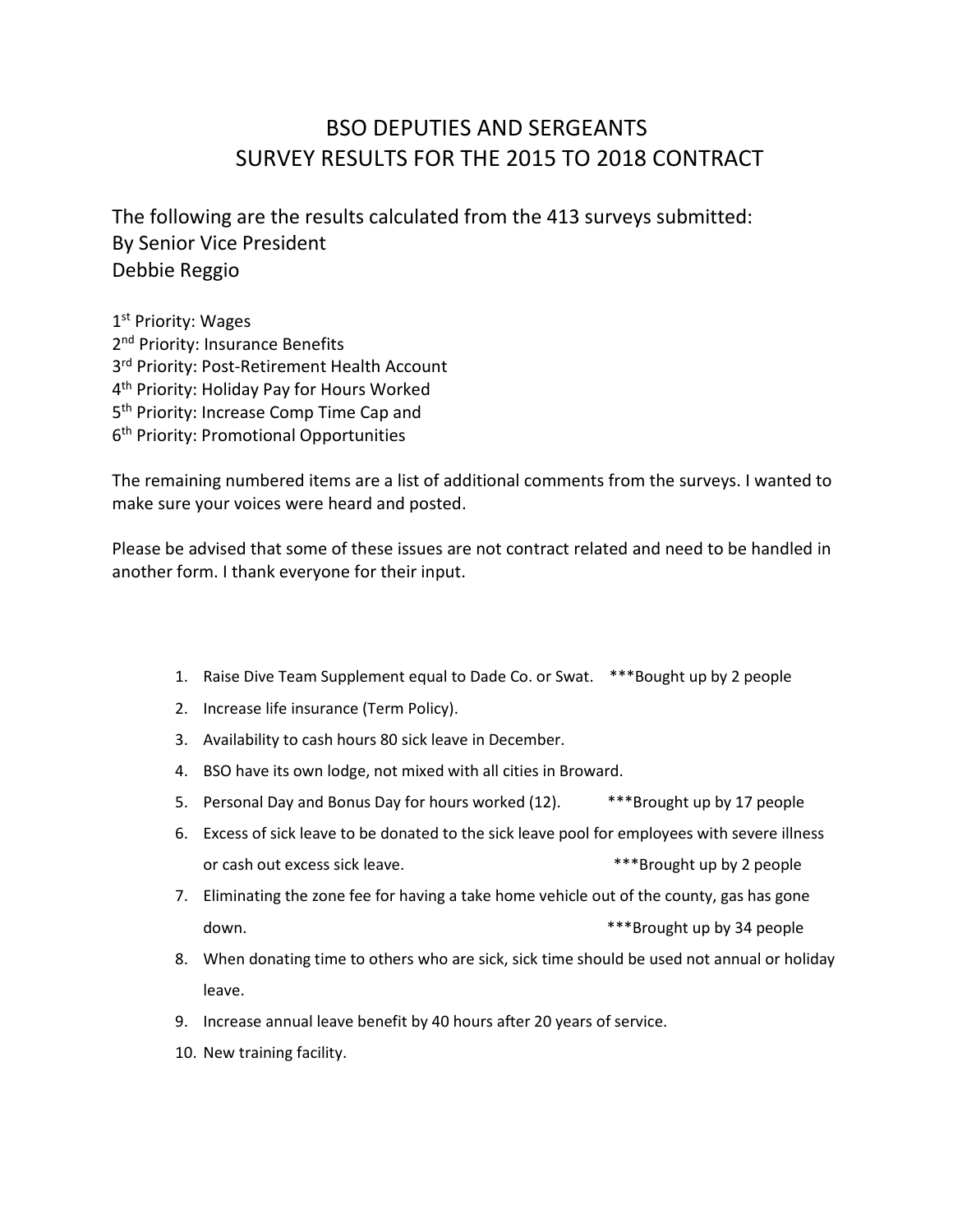- 11. Would like to have choices of insurance companies and be able to opt out and receive supplement. The supplement of the supplement of the supplement of the state of the state of the state of the state of the state of the state of the state of the state of the state of the state of the state of the state of
- 12. If you do not call out sick for 1 year have the option to move 40 hours of sick leave to vacation. **\*\*\*Brought up by 2 people**
- 13. Increase vacation cap. The same state of  $***$ Brought up by 5 people
- 14. Increase sick leave cap. The same state of the state  $***$ Brought up by 5 people
- 15. Increase K-9 supplement.
- 16. Don't lose overtime hours, due to on duty injuries resulting in workman's comp hours or no work or light duty status.
- 17. Get rid of Coventry. The same state of the state of the state of the state of the state of the state of the state of the state of the state of the state of the state of the state of the state of the state of the state
- 18. Doctors are dropping Coventry.
- 19. Add workout time into work schedule.
- 20. Don't agree to agility test.
- 21. Do away with the 12 hour shifts.  $***$ Brought up by 4 people
- 22. Saturday as the alternate day so everyone has part of two weekends a month.
- 23. Training is for one week straight not broken up.
- 24. Overtime for training Alpha Shift.
- 25. Sell time before losing it over the cap.
- 26. Increase sick leave, post retirement buy out.
- 27. Separation of Dep. and Sgt.'s unit into two bargaining units. \*\*\*Brought up by 2 people
- 28. Increase Detectives supplement pay and make equal to Swat and FTD pay. \*\*\*Brought up by 3 people
- 29. Equal gas fees for all employees.
- 30. Sheriff needs to provide more than one option for health insurance. \*\*\*Brought up by 2 people
- 31. No increased payment for employees to keep health benefits. This will offset any raise.
- 32. Restore Corporal position/career development for rank and file.
- 33. Make details pension free of deductions. \*\*\*Brought up by 3 people
- 34. Ability to choose your district annually.
- 35. Buy back time, sick and annual.
- 36. Increase pay for motors.
- 37. More comfortable uniforms.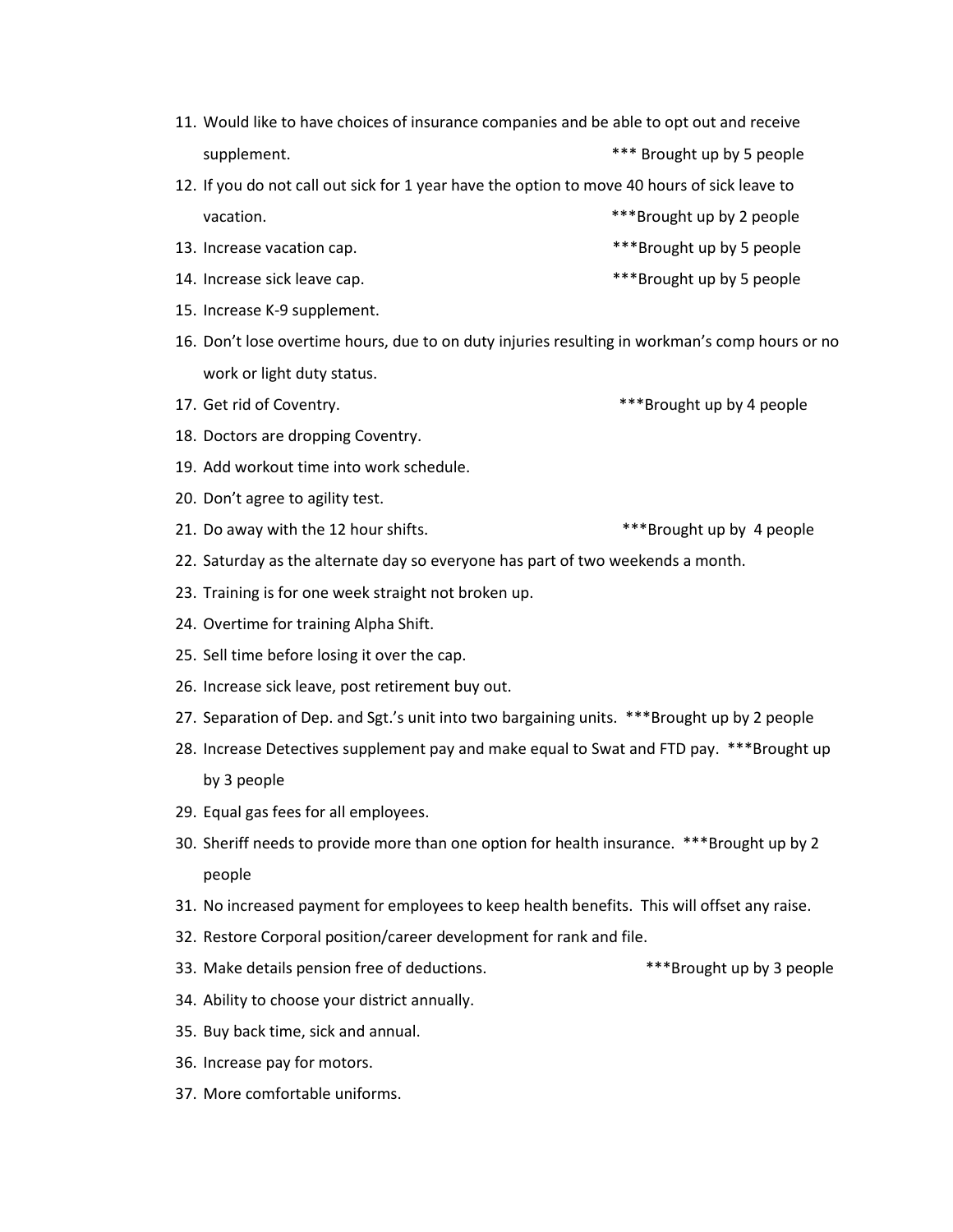- 38. A COLA is not a raise.
- 39. Seniority movement of positions.
- 40. Stipend given for not using BSO insurance.
- 41. A vest that would allow us to carry some of the tools in our gun belt. This is convenient for health reasons and even safety; we could carry first aid emergency tools there: Tourniquet, etc.
- 42. Salary contingency if Gov. Scott takes more than 3%. The additional cut should come back to us since that money is already allotted.
- 43. Increase detail pay.
- 44. Make the 12 hour shift a contractual agreement.
- 45. Have a 12 hour Charlie Shift. The same state of the state of  $***$ Brought up by 2 people
- 46. Look at Palm Beach Sheriff's Office take home vehicle policy.
- 47. The Membership should vote on the Executive Board Officer.
- 48. Bring in real negotiators like IUPA does. Attorneys that know what they are doing. 1 Attorney, and 2 cops, REALLY!!!! \*\*\*\*Not PBA Member, IUPA Supporter
- 49. Marked Emergency vehicles should be permitted in HOV lanes where they are both a deterrence and can safely assist stranded motorists.
- 50. If the union and agency would take a common sense stand to support amending current legislation something may get accomplished.
- 51. Assignment pay for administrative Sergeant's. \*\*\*\* \*\*\* Brought up by 2 people
- 52. Please support change in Sgt.'s test requirement from 5 years of BSO experience to 5 years total enforcement experience.
- 53. Additional language that would prohibit ties. That is additional points for years of experience, education, etc.
- 54. Make specialized units a permanent position. Not one that can be taken at the whim of the command.
- 55. Use of cars in Palm Beach County.
- 56. Sworn positions for deputies injured in the line of duty and are unable to obtain a disability pension, and are unable to go back to the road. Don't force deputies to leave or take a demotion.